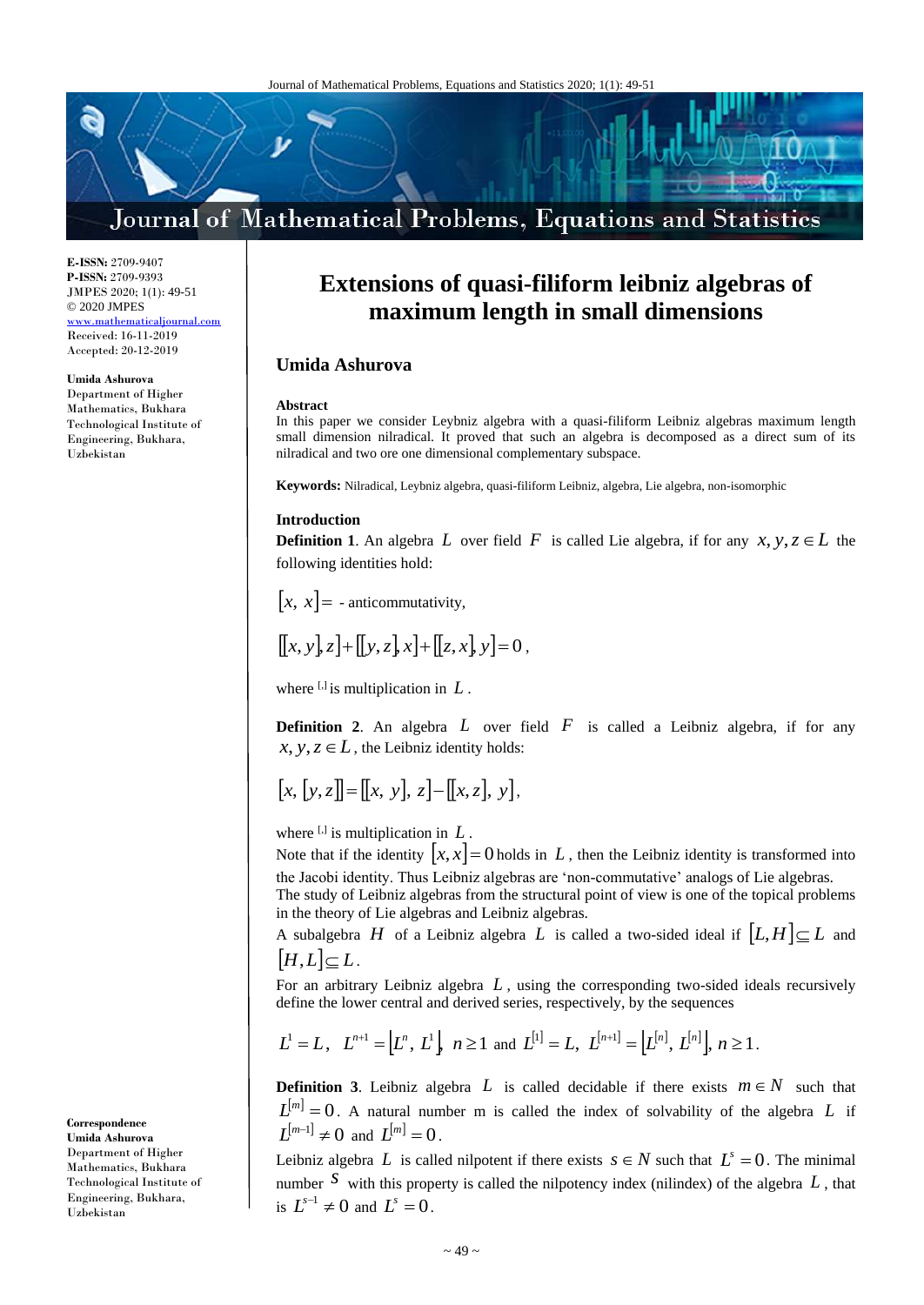**Remark**. It is easy to see that the nilpotency index of an arbitrary  $n$  -dimensional nilpotent algebra does not exceed  $n+1$ .

**Definition 4**. The maximal nilpotent ideal of Leibniz algebra is called the nilradical of this algebra.

**Definition 5**. Linear transformation *d* of Leibniz algebra *L* is called derivation if

$$
d([x, y]) = [d(x), y] + [x, d(y)]
$$

for any  $x, y \in L$ .

**Definition 6**. <sup>[5]</sup>. Let  $d_1, d_2, ..., d_n$  be derivations of the Leibniz algebra *L*. Derivations  $d_1, d_2, ..., d_n$  are called nilindependent if  $\alpha_1d_1 + \alpha_2d_2 + ... + \alpha_nd_n$  is not nilpotent for any scalars  $\alpha_1, \alpha_2, ..., \alpha_n \in F$ .

In other words, if for all scalars  $\alpha_1, \alpha_2, ..., \alpha_n \in F$ , there is a natural number *k* such that if  $(\alpha_1 d_1 + \alpha_2 d_2 + ... + \alpha_n d_n)^k = 0$  then  $\alpha_1 = 0, \alpha_2 = 0, ..., \alpha_n = 0$ .

Let *R* be a solvable Leibniz algebra. Then it can be represented in the form of the decomposition  $R = N \oplus Q$ , where *N* is a nilradical, and Q is a vector space-complement to  $N^{[5]}$ .

**Theorem 1**. Let *R* be solvable Leibniz algebra and *N* its nilradical. Then the dimension of the vector space-complement to *N* is not more than the maximum number of nil-independent derivations  $N^{[5]}$ .

The notion of the length of a Lie algebra was introduced by Gomes, Jimenez-Mershan, and Reyes in [3]. In this paper they introduced and studied algebras admitting a grading with the largest number of nonzero subspaces, which they called algebras of maximum length.

The article <sup>[4]</sup> describes and studies the properties of Leibniz algebras of maximum length.

In this paper, we study solvable Leibniz algebras that have, as a nilradical, a Leibniz algebra of maximum length in dimensions four and five.

**Theorem 2.** <sup>[4]</sup>: Let *L* be a 5-dimensional Leibniz algebra of maximum length. Then *L* is isomorphic to some algebra from the following pairwise non-isomorphic families:

$$
M^{1,0}: \begin{cases} [e_1,e_1]=e_5, \\ [e_4,e_1]=e_2, \\ [e_2,e_1]=e_5; \end{cases} \qquad M^{2,\lambda}: \begin{cases} [e_i,e_1]=e_{i+1}, 1 \leq i \leq 2, \\ [e_4,e_1]=e_5, \\ [e_1,e_1]=\lambda e_5, \lambda \in \mathbb{C}; \end{cases} \qquad M^{3,0}: \begin{cases} [e_1,e_1]=e_2, \\ [e_i,e_1]=e_{i+1}, 3 \leq i \leq 4, \\ [e_1,e_i]=-e_{i+1}, 3 \leq i \leq 4. \end{cases}
$$

Consider an algebra of type  $M^{1,0}$ .

Find all derivations of this algebra. We seek differentiations in the form

$$
d(e_1) = \sum_{i=1}^{5} \alpha_i e_i
$$
,  $d(e_4) = \sum_{i=1}^{5} \beta_i e_i$ .

By definition of differentiation:  $d([e_{_1},e_{_2}])\!=\![d(e_{_1}),e_{_1}]\!+\![e_{_1},d(e_{_1})]$  . With this in mind

$$
d(e_5) = d(e_1, e_1) = \left(\sum_{i=1}^5 \alpha_i e_i\right) e_1 + e_1 \left(\sum_{i=1}^5 \beta_i e_i\right) = \alpha_4 e_2 + \alpha_2 e_3 + 2\alpha_1 e_5.
$$

Similarly, by direct calculations we find

$$
0 = \left(\sum_{i=1}^{5} \beta_{i} e_{i}\right) e_{4} + e_{4} \left(\sum_{i=1}^{5} \beta_{i} e_{i}\right) e_{4}, \quad 0 = 0 + \beta_{1} e_{2} \Rightarrow \beta_{1} = 0 \Rightarrow d(e_{4}) = \sum_{i=2}^{5} \beta_{i} e_{i},
$$
  

$$
d(e_{1}, e_{4}) = d(e_{1}) e_{4} + e_{1} d(e_{4}), 0 = \left(\sum_{i=1}^{5} \alpha_{i} e_{i}\right) e_{4} + e_{1} \left(\sum_{i=1}^{5} \beta_{i} e_{i}\right), 0 = 0,
$$